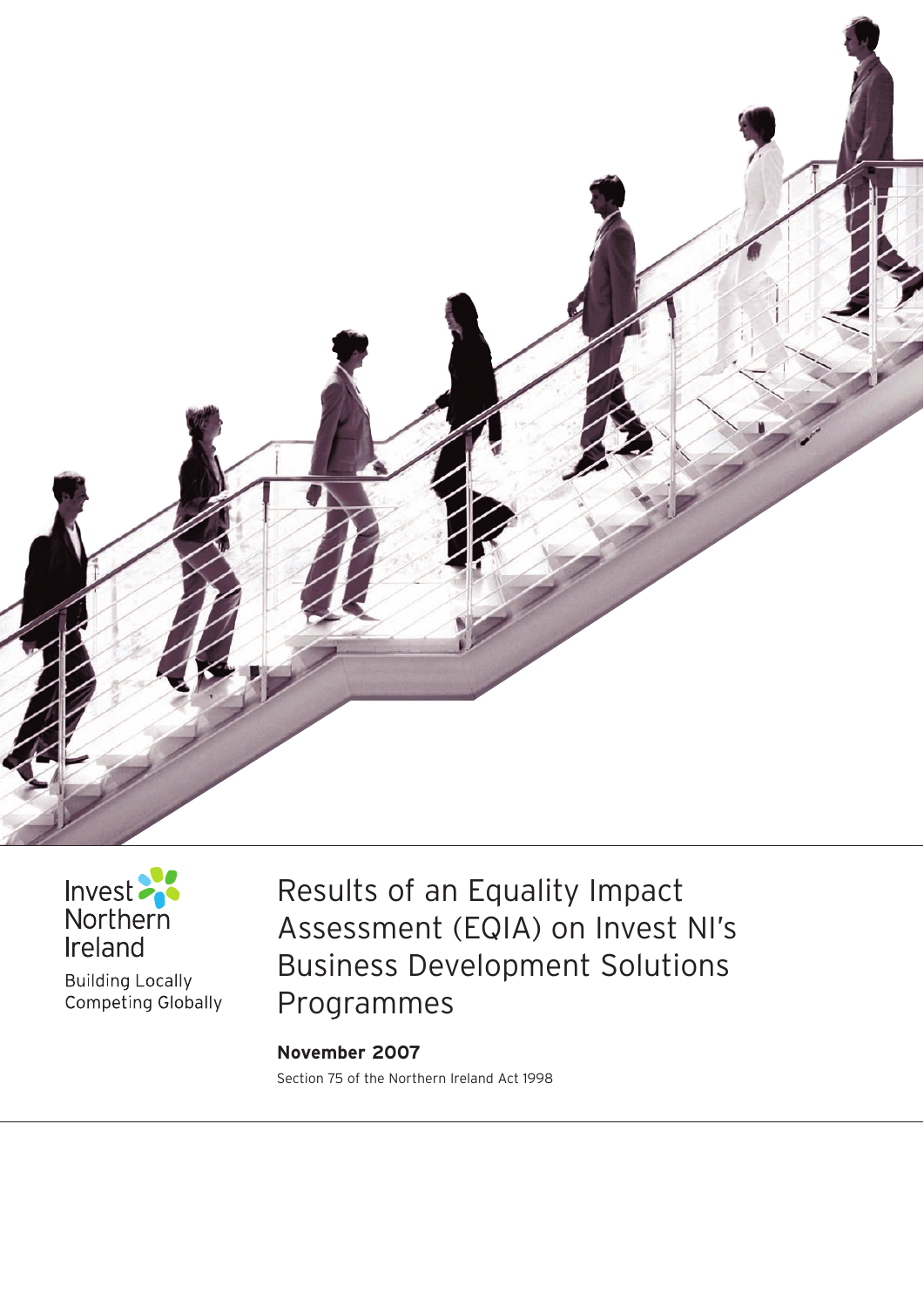#### **Executive Summary**

This report presents the results of an Equality Impact Assessment (EQIA) on Invest Northern Ireland's Business Development Solutions suite of programmes and follows the Draft Report that was issued for public consultation in July 2007.

The draft report, which is still available from Invest NI or from its website (www.investni.com/equality), detailed the information that was reviewed, identified potential adverse impacts and provided preliminary policy recommendations as to how the policy should be modified to lessen adverse impacts.

Two written responses to the draft report were received from the voluntary, community and trade union sectors, and verbal feedback from the consultation meeting held in Invest NI on 31<sup>st</sup> August 2007. Issues raised were considered alongside existing data in coming to the final decisions as presented in this report. We believe that the proposed actions will promote equality of opportunity between all Section 75 groups and we would like to thank all those who have contributed to this EQIA.

Further copies of this report are available on Invest NI's website at [www.investni.com/equality](http://www.investni.com/equality)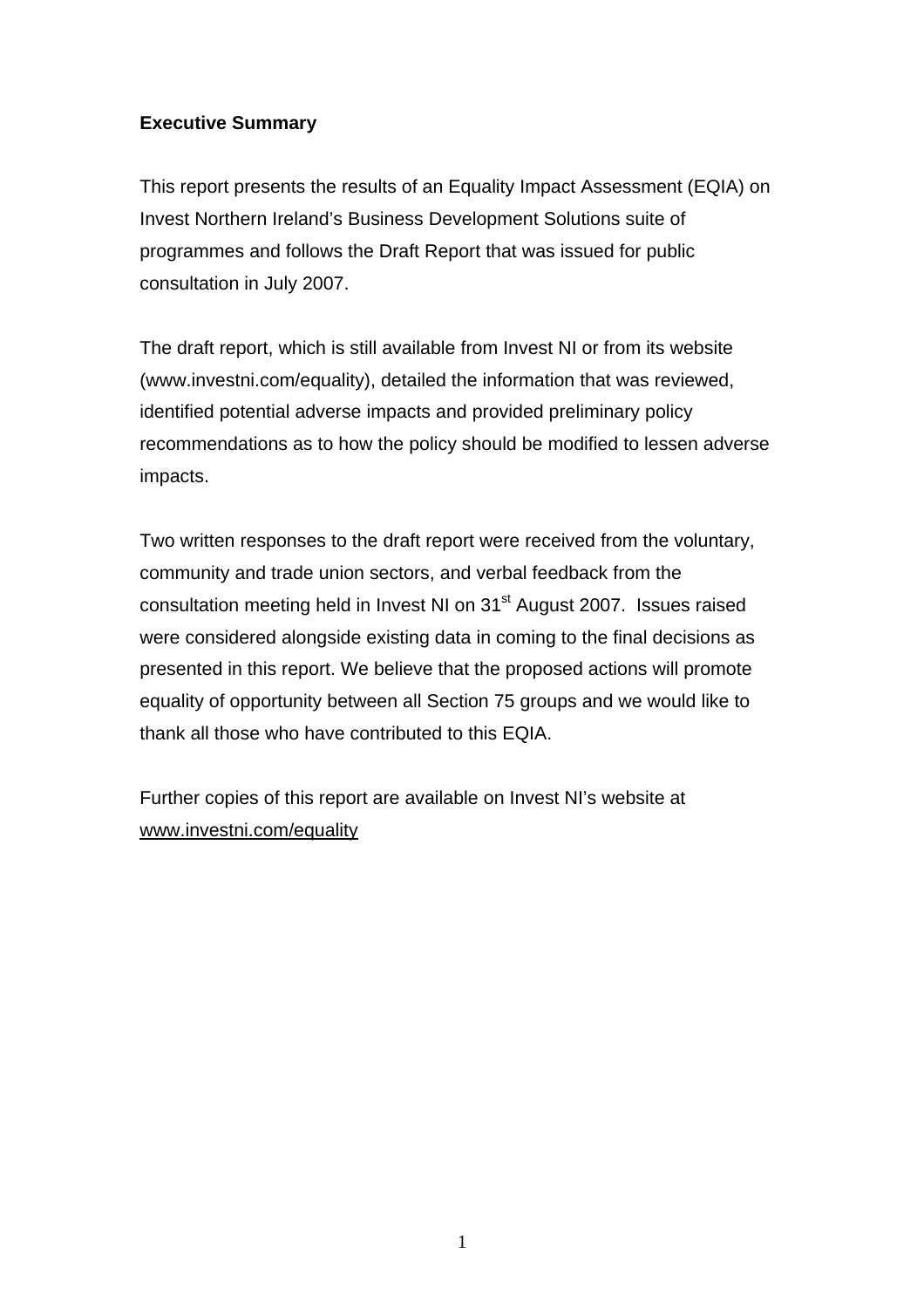If you have any queries about this document and/or its availability in alternative formats (including Braille, disk and audio cassette, and in minority languages to meet the needs of those who are not fluent in English) then please contact:

The Equality Unit Invest NI 3rd Floor Bedford Square Bedford Street Belfast BT2 7ES

Telephone: 028 9069 8273 Textphone: 028 9069 8585 Fax: 028 9043 6536 Email: [equality@investni.com](mailto:equality@investni.com)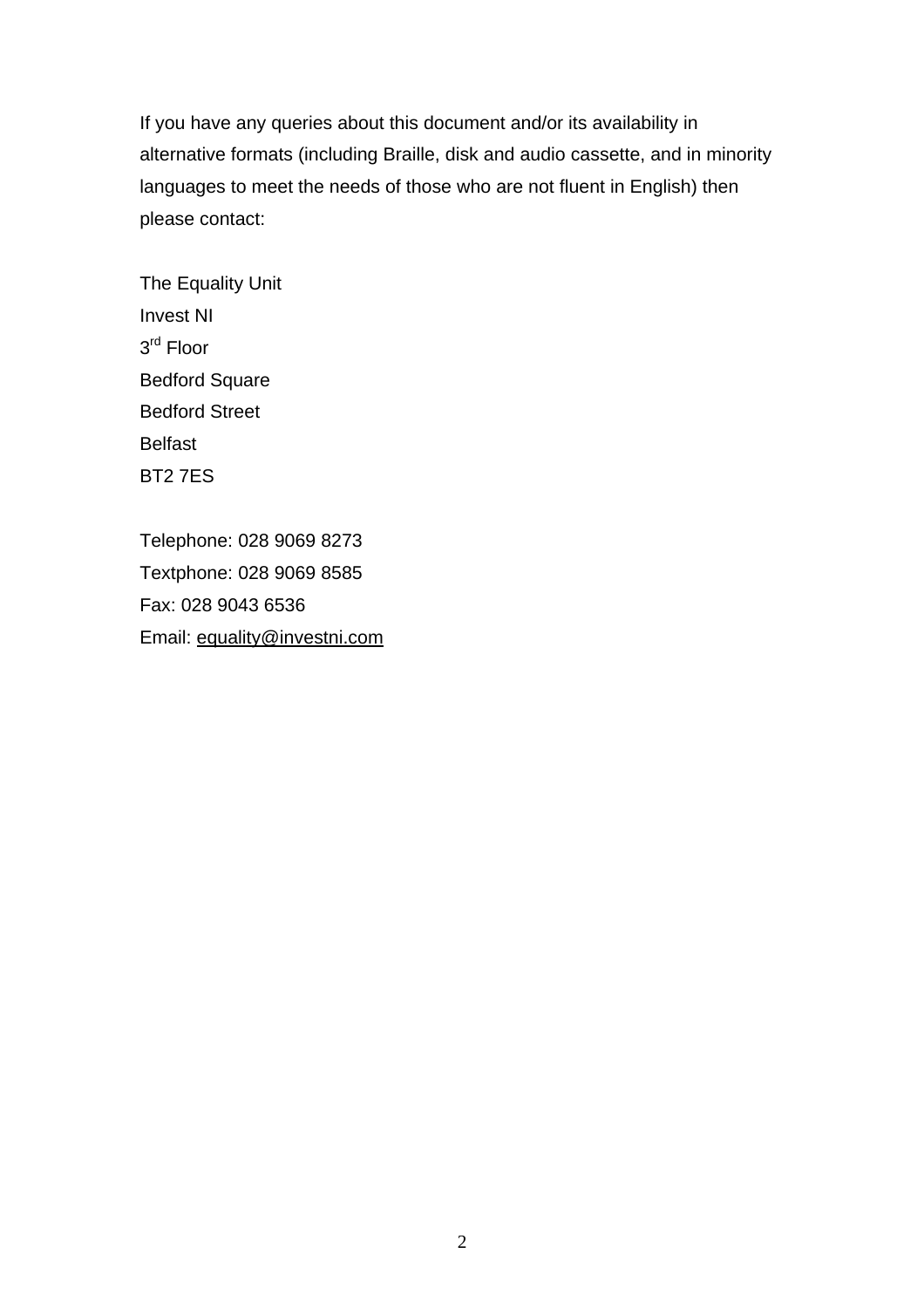#### **Introduction**

Section 75 (1) of the Northern Ireland Act 1998 requires that Invest Northern Ireland (Invest NI) shall, "in carrying out its functions relating to Northern Ireland, have due regard to the need to promote equality of opportunity" between the following groups:

- Persons of different religious belief, political opinion, racial group, age, marital status or sexual orientation;
- Men and women generally;
- Persons with a disability and persons without; and
- Persons with dependants and persons without.

In addition, and without prejudice to these obligations, Invest NI is also committed to having due regard to the desirability of promoting good relations between persons of different religious belief, political opinion or racial group.

Invest NI's Equality Scheme, approved by the Equality Commission on 19 November 2003, sets out how Invest NI will fulfil its statutory duties under Section 75.

The scheme acknowledges Invest NI's commitment:

- to carry out Equality Impact Assessments (EQIAs) and reviews on existing policies and

- to develop new policies as required. Following such a policy review, the Business Development Solutions (BDS) suite of programmes was screened and it was determined that it should be subjected to an EQIA. The EQIA commenced in 2005.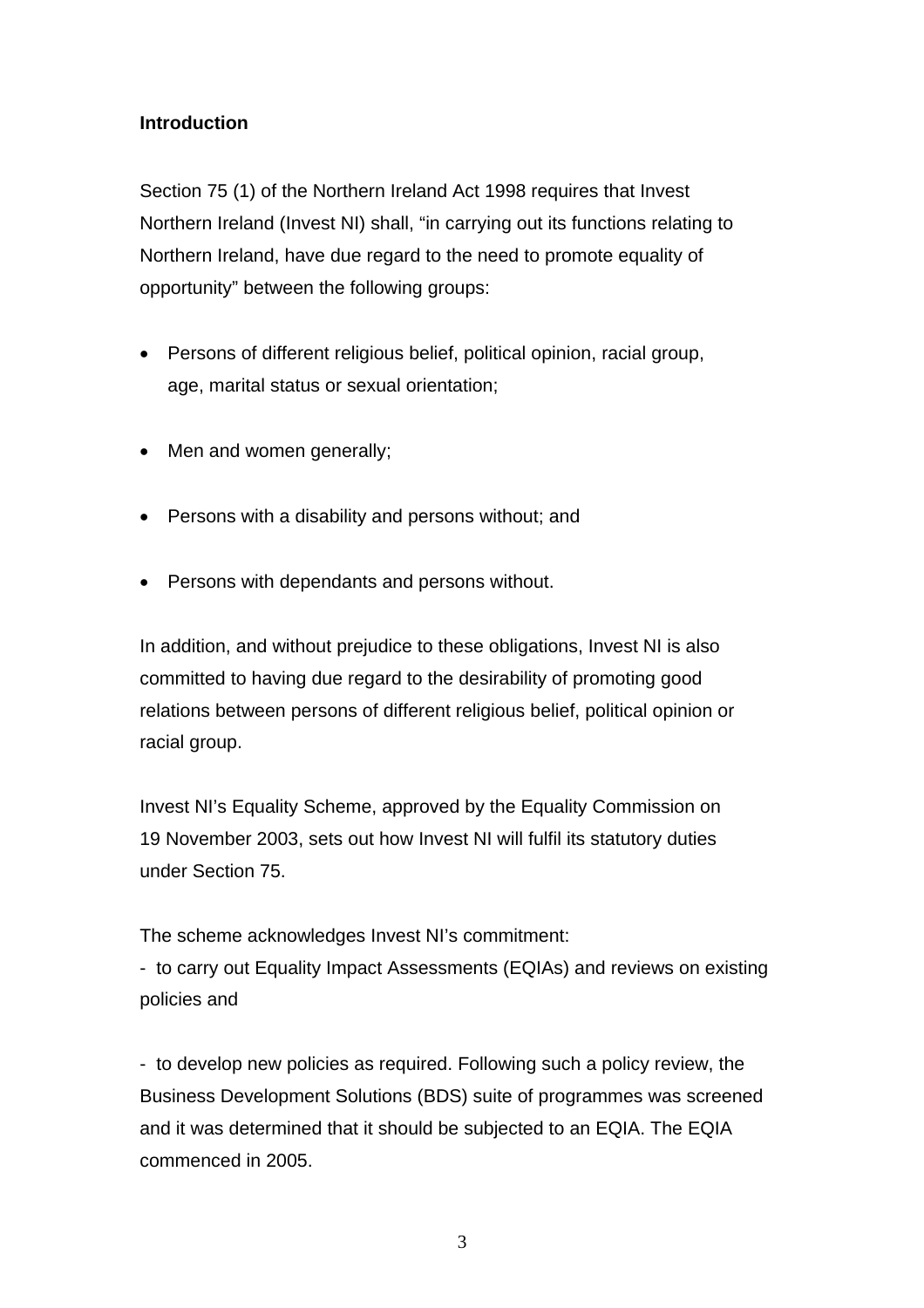## **BDS Priorities**

Our Corporate Plan 2005 – 2008 outlines the following BDS actions:

- Assist our clients to become more competitive, encouraging them to be more entrepreneurial, innovative and internationally focused.
- Define our clients more clearly, in effect, those companies which offer greatest potential to have a positive impact on the economy; focusing our efforts on working with these clients.
- Continue the shift from assisting projects that increase capacity to those that build value added, innovation and entrepreneurial capability.
- Encourage the continued move from grant support to the use of repayable forms of assistance and private sources of finance.
- Increase emphasis on attracting financial services and software development projects, for which Northern Ireland offers good opportunities.
- Prepare for the likely impact of the European Union's Review of Regional Aid.

## **BDS Aim**

The primary aim of BDS is:

To help companies grow by focusing on capability-building factors which will contribute to increasing competitiveness, international expansion and investing in research and development.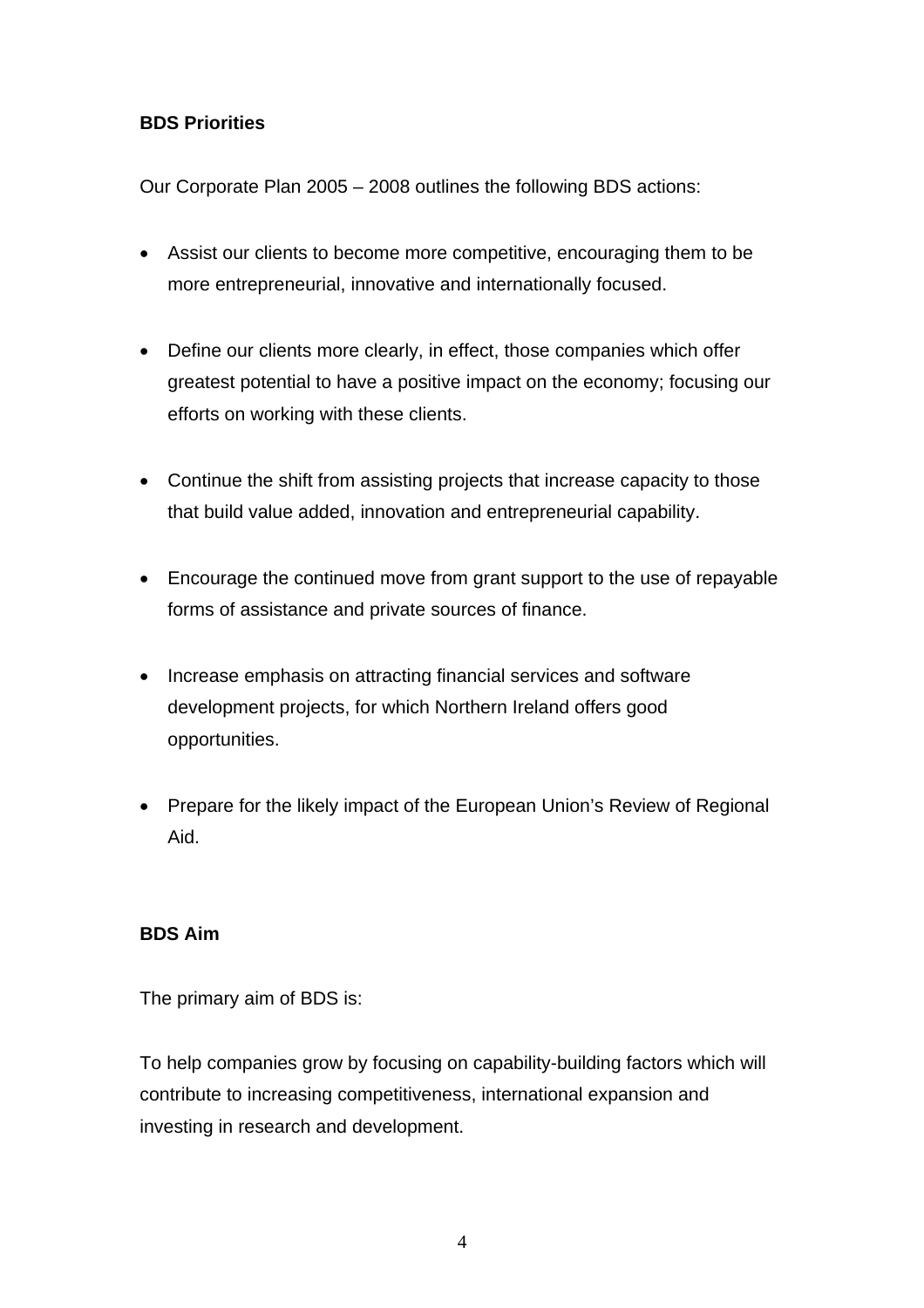### **BDS Background**

Invest NI has significantly revised how BDS programmes and services are made available to new and established clients and companies to take account of a rapidly changing marketplace, and in line with our Corporate Plan 2005 – 2008.

Invest NI clients are:

• Businesses starting up or at an early stage of development (usually less than two years from starting), in the manufacturing and international tradable services sector, which demonstrate the ability and capability to grow in external markets

• Established businesses, in the manufacturing and international tradable services sectors, which have the commitment and capability to grow, particularly in export markets

• Businesses able to demonstrate that currently, or over the next three years, that they will have:

a) Total sales of over £100,000 per annum; and

b) External sales (i.e. outside of Northern Ireland) greater than 25% of turnover or greater than £250,000 per annum.

BDS programmes which support the Accelerating Entrepreneurship Strategy, can be accessed on the basis of projects brought forward by newly established and existing Northern Ireland businesses.

These programmes can be customised to the specific business needs of individual clients, because Invest NI recognises that the issues facing individual clients may vary considerably. Companies seeking BDS support for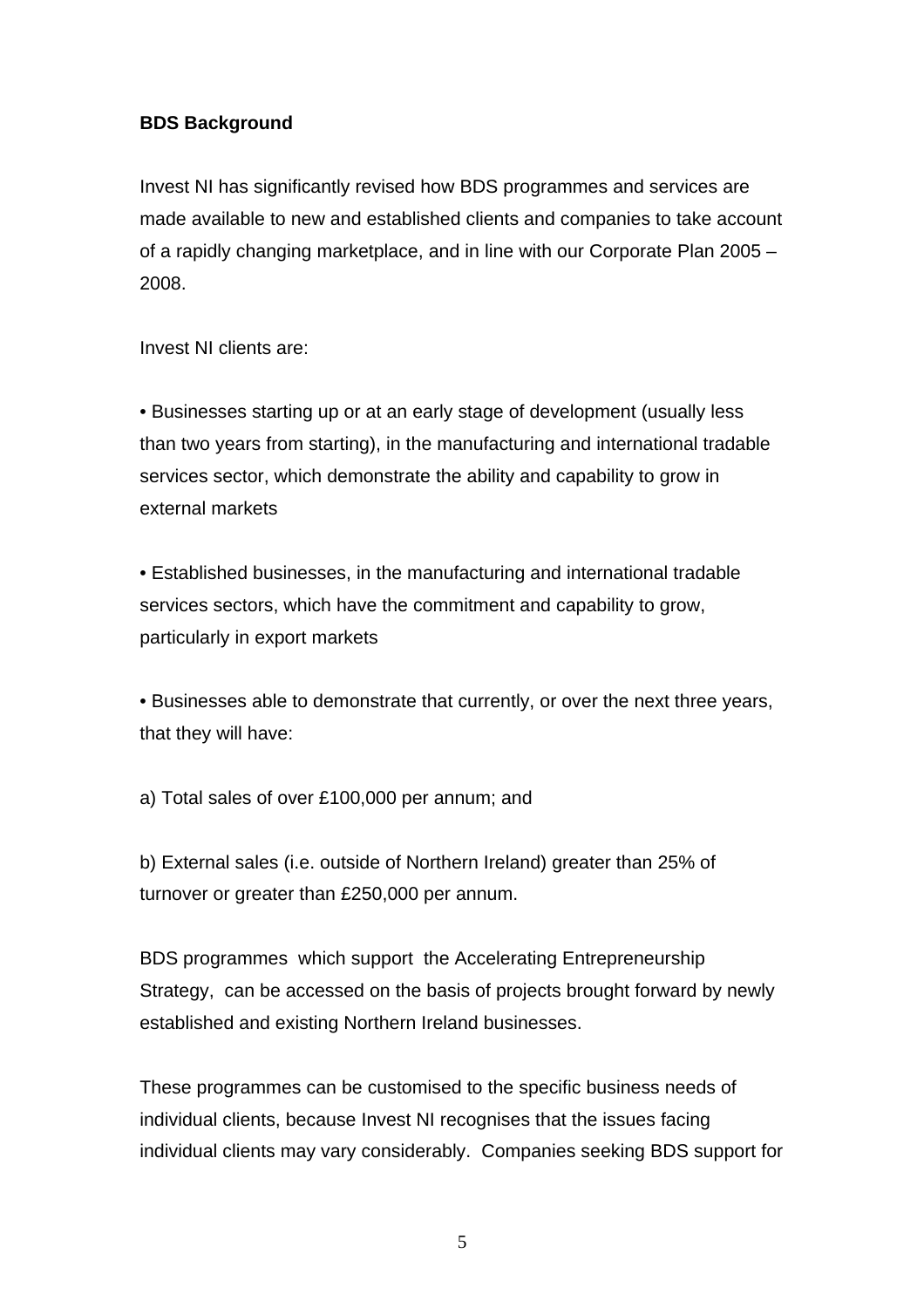the first time will normally work closely with a Client Executive on the support and funding services available.

The Client Executive will also help companies apply for relevant BDS schemes and programmes. By determining the needs of the business, Invest NI can then work with the company to decide appropriate support.

Potential BDS clients can range from one or more individuals, who approach Invest NI with a business proposition, to established enterprises seeking assistance to expand. BDS has been designed to be sufficiently flexible and responsive to meet the needs of a diverse client base whilst ensuring that support and assistance is offered in a fair, reasonable and proportionate manner.

Many clients who engage with BDS, and in particular those representing existing or newly established businesses, normally move through two stages:

1. An individual client's needs are assessed, for example by means of a Business Health Check and associated diagnosis of its strengths and weaknesses.

2. Engagement with a wide portfolio of programmes and services designed to enhance the efficiency and effectiveness of the company. Selective Financial Assistance can then be made available where this is deemed appropriate.

While the system is responsive to individual circumstances it is also sufficiently robust and flexible to ensure that funding and support opportunities accurately reflect the merits of each application.

BDS funding is provided through Invest NI from several sources, including EU support.

6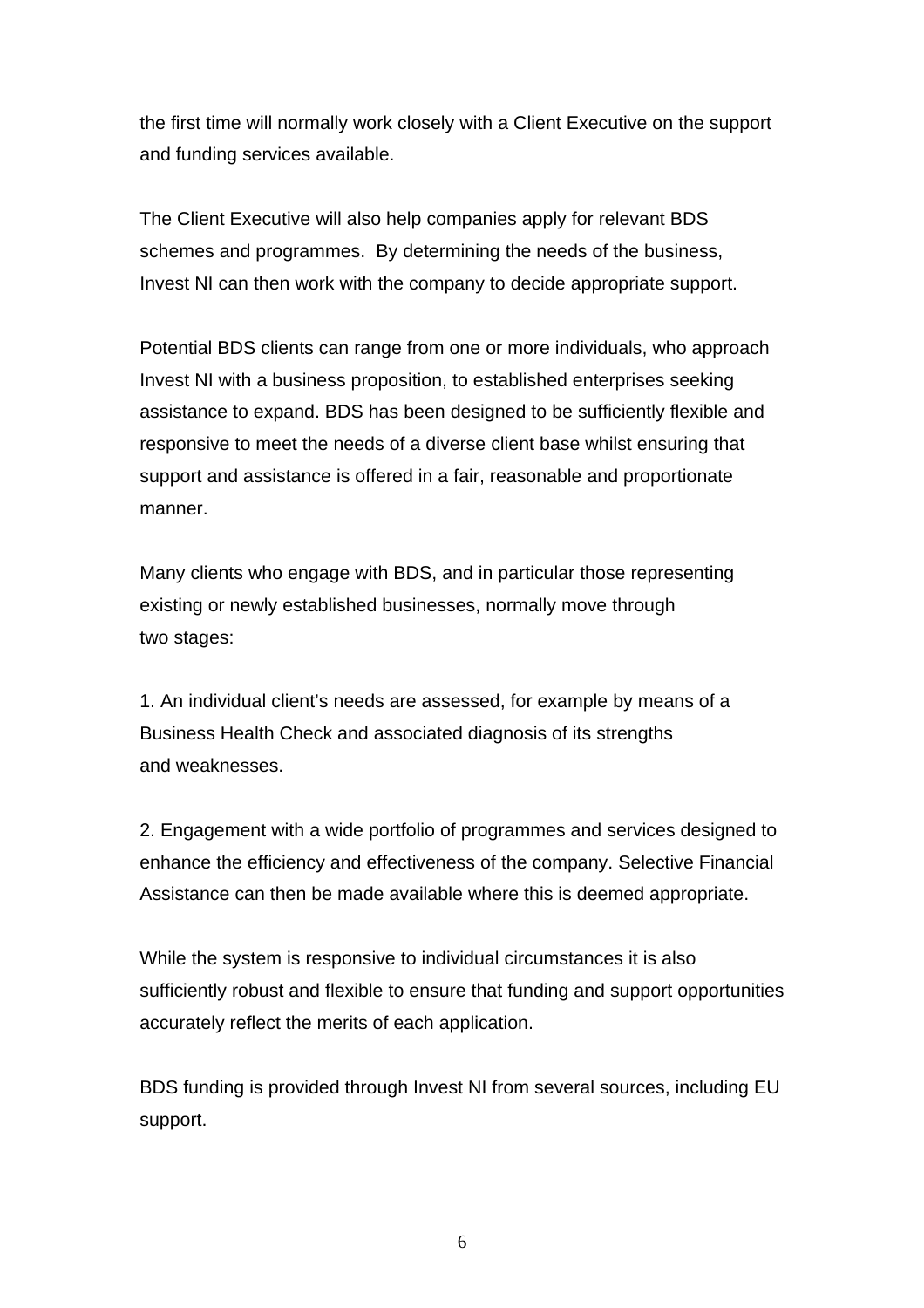## **Consideration of Data and Available Research**

Invest NI considered a wide range of data and research on BDS, its programmes and campaigns. These were summarised and fully covered in the Draft Consultation Report.

#### **Initial Recommendations to Mitigate Adverse Impact**

The following actions to prevent potential adverse impact were recommended in the Draft Consultation Report. Consultees were then invited to comment on these, along with the data on which they were based.

- 1. Assess the most appropriate way of setting up an effective equality monitoring strategy in conjunction with the Equality Commission for Northern Ireland.
- 2. Over and above the selection criteria that apply to BDS as a whole, where a programme or scheme has introduced additional criteria then these should be clearly defined and set out; any potential adverse impacts associated with these criteria must be considered.
- 3. Where any BDS programme deliberately targets certain groups then the reasons for this targeting must be made transparent. A review of programme accessibility will also be undertaken to ensure consistency of approach.
- 4. Ongoing training of front line staff and in particular Client Executives in Section 75 is essential. Where external consultants are employed then their responsibilities under Section 75 must also be made clear, this includes any training requirements.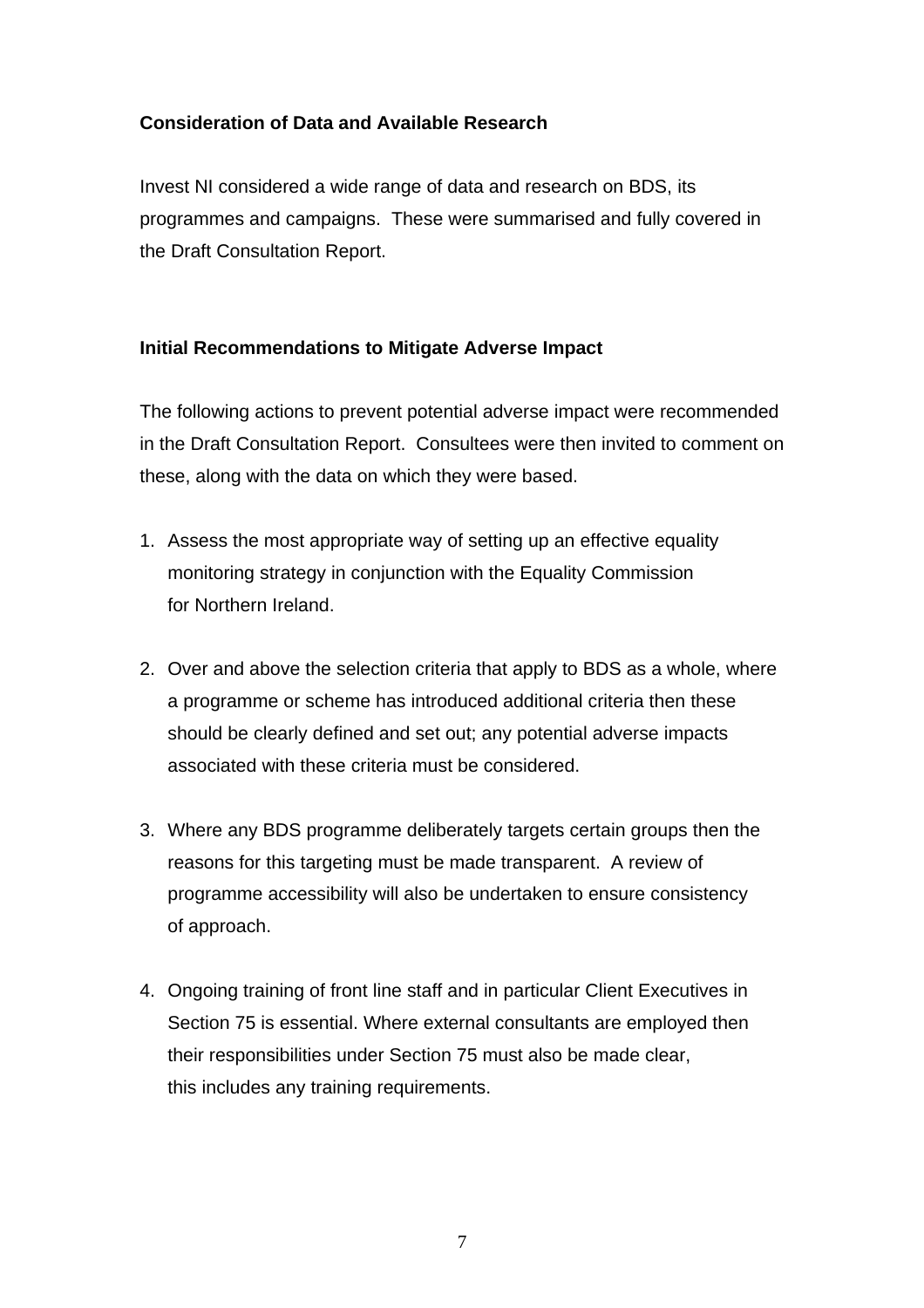- 5. Each programme must make clear, in all documentation, that materials can be made available in alternative formats where necessary and on request.
- 6. Marketing of BDS programmes and services among minority communities will be considered as part of a broader positive action programme.
- 7. All application forms must use a format with clear fonts, layout, and colours etc. that are accessible to those with special needs.

#### **Formal Consultation**

The EQIA report was published in July 2007, making clear that Invest NI was keen to consult as widely as possible on its findings and including preliminary recommendations as to how to mitigate adverse impact. These actions were taken:

- The report was issued to all consultees in our Equality Scheme and to any members of the public on request.
- Prominent advertisements were placed in the Belfast Telegraph, Irish News and News Letter, inviting comment on good practice.
- A copy was posted on Invest NI's website and on the intranet.
- A consultation meeting was made available with representatives of particular interest groups in August 2007.
- Invest NI put in place systems to ensure that the scheme was available in accessible formats, and in a timely fashion.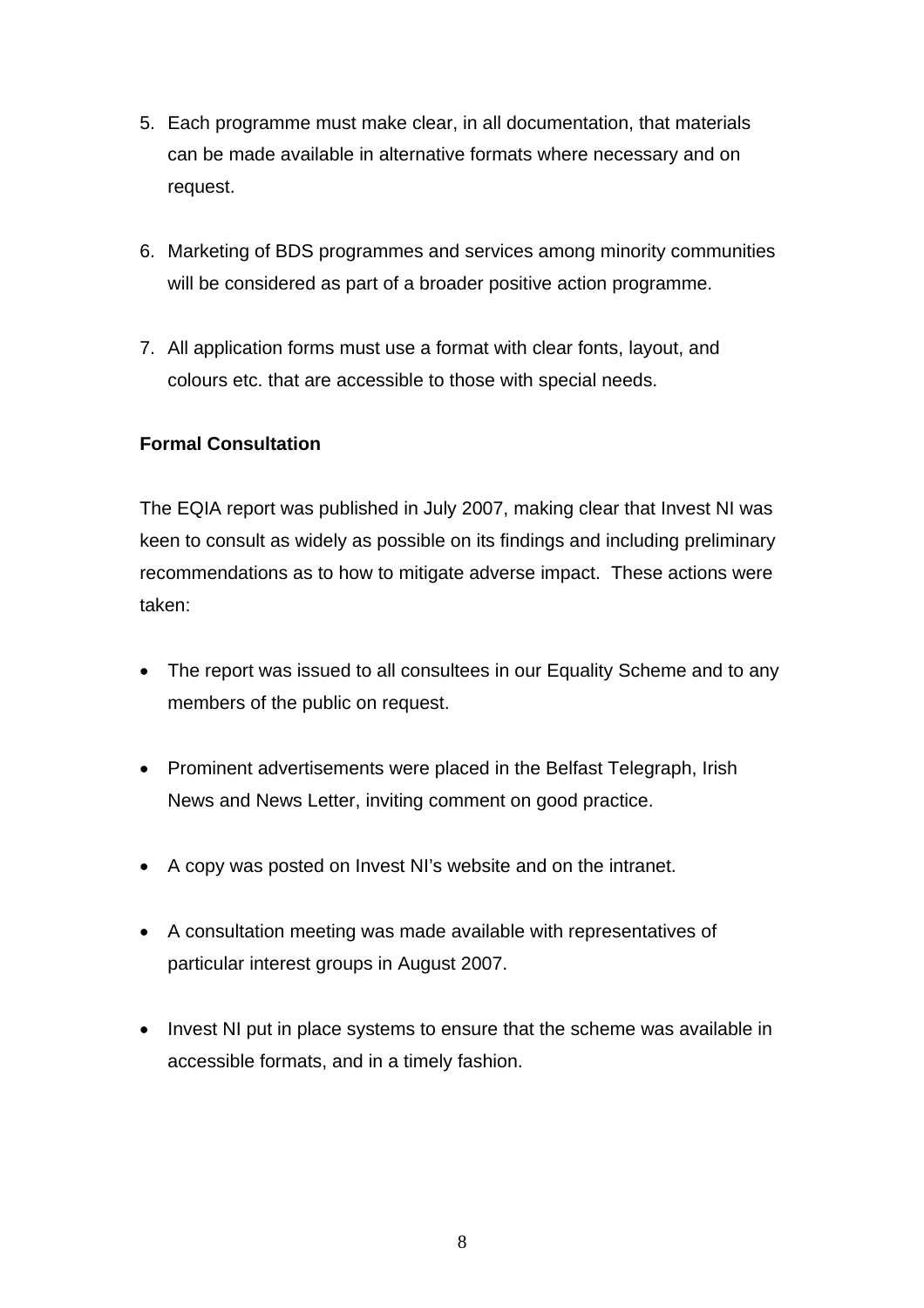#### **Written and Verbal Submissions**

Invest NI received two written submissions and a consultation meeting in August 2007 yielded verbal comments regarding BDS programmes.

#### **These verbal and written comments are summarised below**:

- Invest NI should help women in business move to the next step. Could Invest NI develop a programme specifically targeted at helping women to export?
- The "Get on Board" programme is a specific programme for women who would like to become directors. Would Invest NI consider offering a programme like this?
- Would Invest NI consider offering women only trade missions as women can feel intimidated attending trade missions with men who have been established in business for many years?
- Would it be possible to twin with the women's network in New York and could Invest NI facilitate this?
- There is a feeling that Invest NI is not a friendly organisation to approach. The untapped women who want to start up a business won't go through LEA's and as Invest NI want to attract this section of the population would it be worth considering advertising and promoting women's programmes and initiatives more?
- The EQIA acknowledges the under representation of women using the BDS service, attributing this to the corresponding under representation of women in business generally. However the EQIA does not examine why women are under represented in business generally or investigate how women could be better served by Invest NI.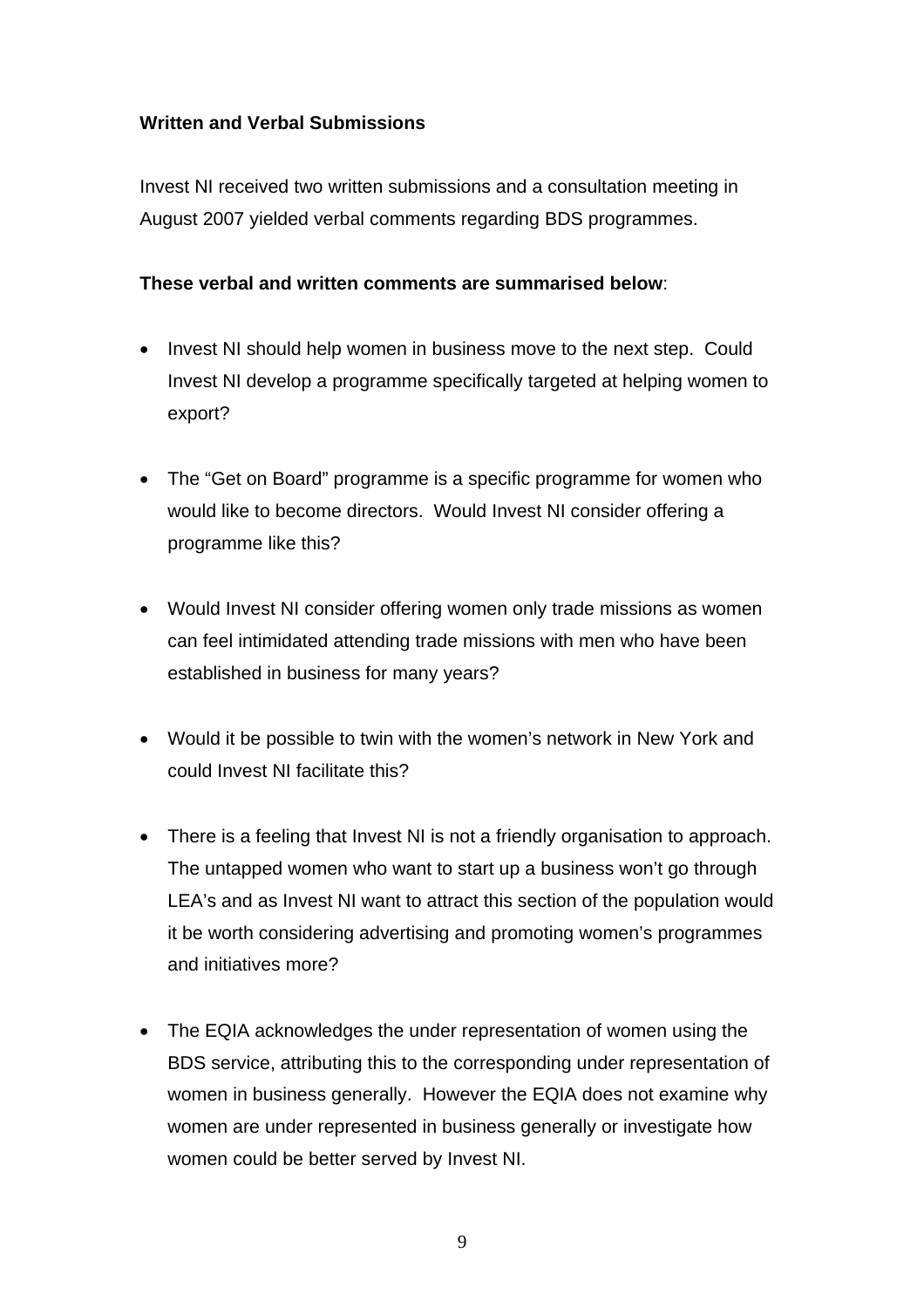These comments specifically address gender issues in relation to Invest NI and while the observations are noted and are welcome, they must be set against the range of initiatives that Invest NI has developed to address the under-representation of women in certain sectors of the labour market. By way of example, since the draft EQIA report was first published, Invest NI has put in place the programme "Innovative Pathways to Female Entrepreneurship", through its Regional Economic Development Team, and remains responsive to the needs of women at work.

With reference to women-only initiatives, Invest NI continues to operate its programmes so as to provide equality of opportunity for all. This is mindful of our obligations under Section 75 and the anti-discrimination legislation and also in line with our corporate mission, aims and values.

As an organisation we would also be reluctant to head down the route of providing specific programmes for specific minorities as this would be unmanageable with regard to equitable treatment across all Section 75 grounds, may be unlawful and, at a more practical level, would detract from the essential networking that is gained by attending these programmes in the first place and meeting a wide range of people and companies from across a sector. The gender initiatives that Invest NI continues to support operate along with this overriding principle.

#### **Response to Disability Action**

Our other written response came from Disability Action and centred around various disability-related issues and in particular the monitoring of staff and client companies. A detailed response has been sent to Disability Action addressing their concerns and hopefully providing further clarity on particular issues.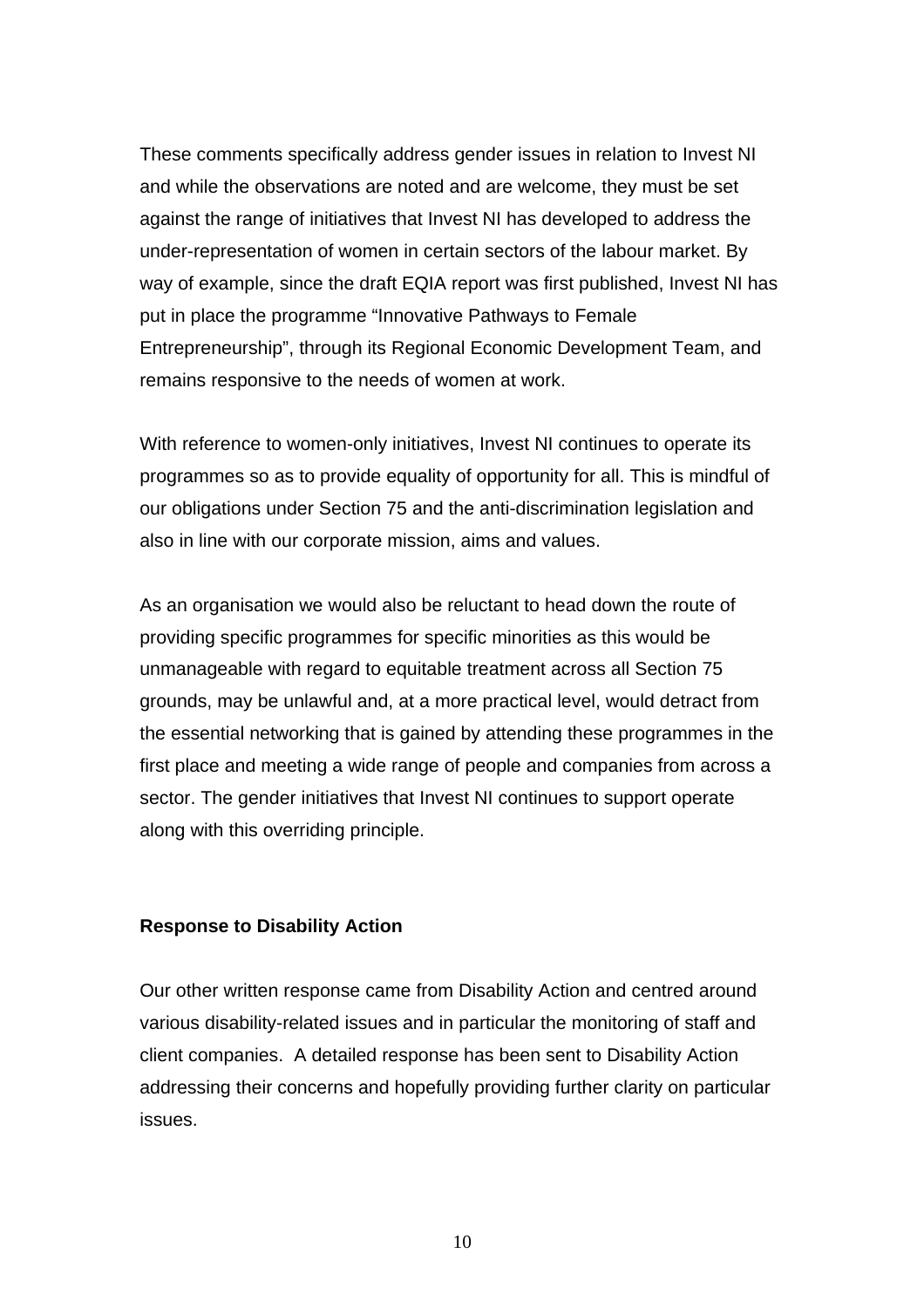Invest NI does monitor its staff in line with the Fair Employment and Training Order. Monitoring forms supplied to all prospective staff at application stage record five of the nine grounds (age, religious belief, ethnic origin, gender and disability).

We also currently monitor all those individuals who take part in our Accelerating Entrepreneurship Strategy programmes through the application process which takes into account seven of the nine categories (age, religious belief, ethnic origin, gender, disability, marital status and dependants).

However given that monitoring of client companies presents itself as a more complex issue in comparison with the monitoring of individuals, we have awaited guidance from the Equality Commission. Having now received this guidance we are about to introduce a monitoring strategy in April 2008 which can be rolled out across the organisation and which will eventually provide us with more in-depth information on our client companies. This point has also formed part of the EQIA results as outlined in this report.

#### **Decisions on the EQIA**

Following the consultation, Invest NI will:

- 1. Set up an effective equality monitoring strategy in conjunction with the Equality Commission for Northern Ireland.
- 2. Additional criteria for programmes or schemes will be clearly defined and set out; and any potential adverse impacts associated with these criteria will be considered.
- 3. When a BDS programme targets certain groups then the reasons for targeting these groups will be made transparent. A review of programme accessibility will also be undertaken to ensure consistency of approach.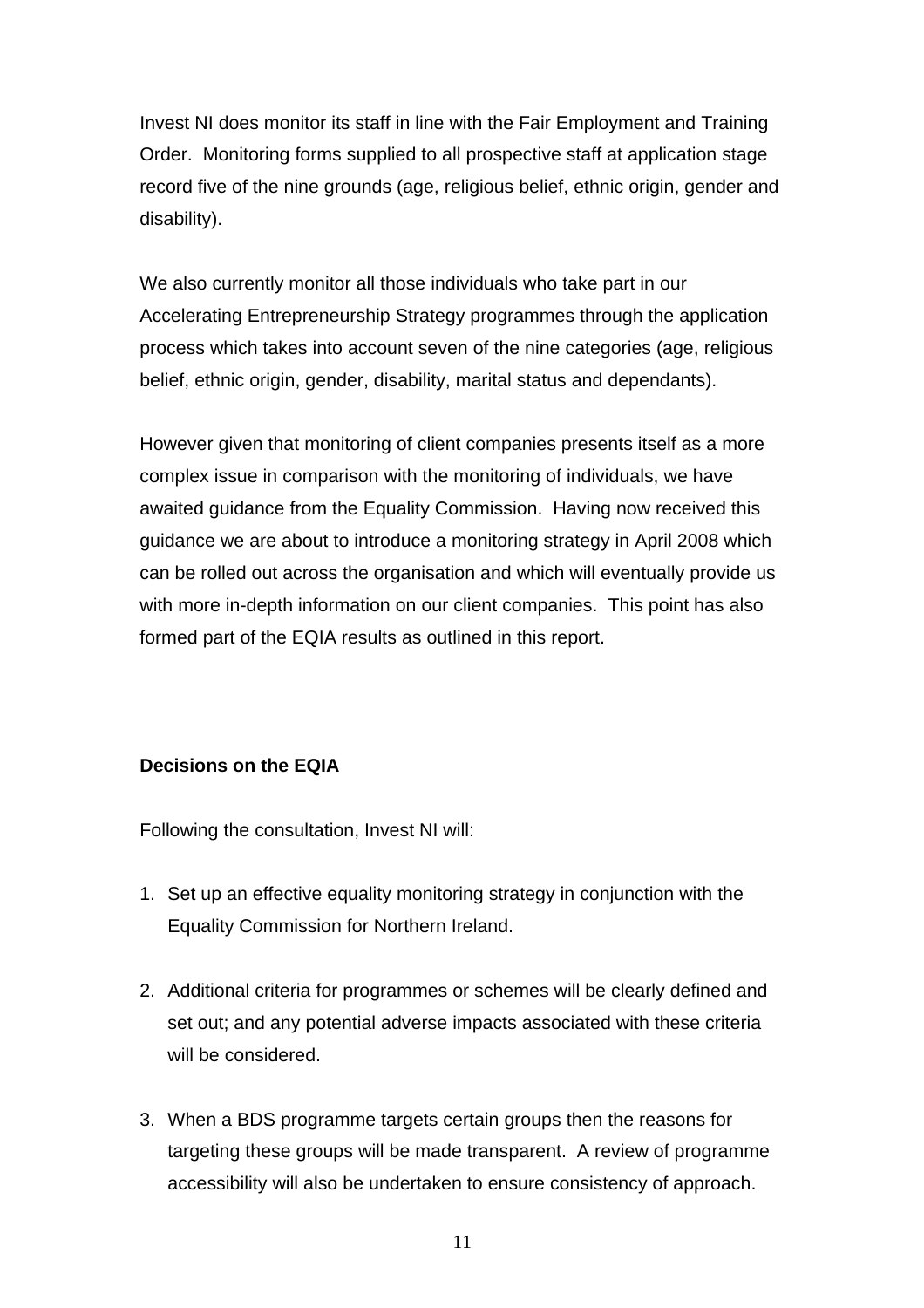- 4. There will be ongoing training of front line staff and in particular Client Executives in Section 75. Where external consultants are employed then their responsibilities under Section 75 will also be made clear, and this will include any training requirements.
- 5. Each programme will make clear, in all documentation, that materials can be made available in alternative formats where necessary and on request.
- 6. Marketing of BDS programmes and services among minority communities will be considered as part of a broader positive action programme.
- 7. All application forms will use a format with clear fonts, layout, and colours etc. that are accessible to those with special needs.

# **Monitoring for Adverse Impact in the Future and Publication of the Results of Such Monitoring**

Invest NI is currently establishing a monitoring system for the organisation to allow the impact of the policies on relevant groups by the Section 75 dimensions to be monitored.

This information will be reviewed annually and the results widely and openly published. Policy will be revised accordingly if this monitoring shows a greater adverse impact than predicted, or if opportunities arise which would allow for greater equality of opportunity to be promoted.